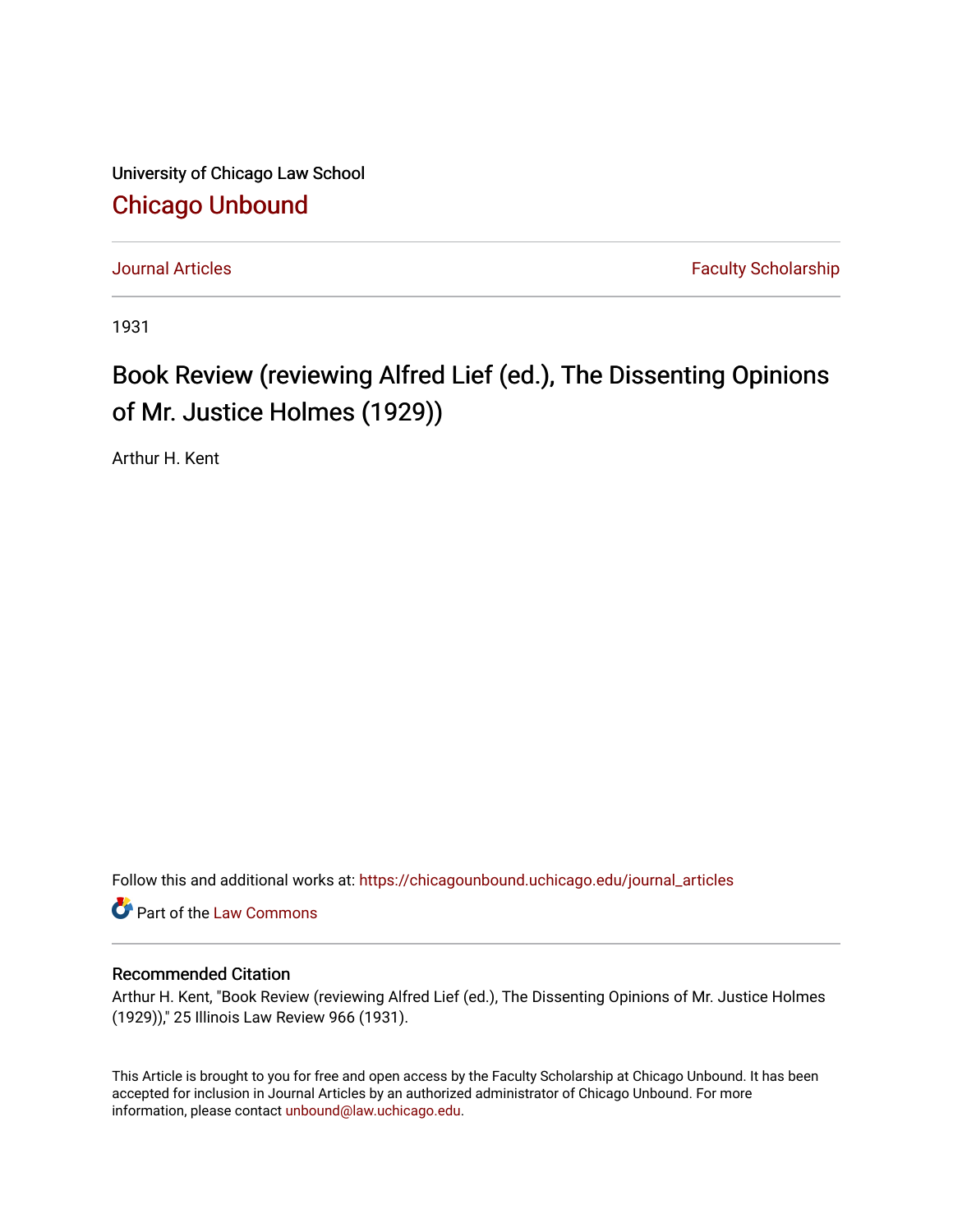## BOOK REVIEWS

THE DISSENTING OPINIONS **OF** MR. JUSTICE HOLMES. Arranged with Introductory Notes, by Alfred Lief. Foreword by Dr. George W. Kirchwey. New York: The Vanguard Press, 1929. Pp. xviii, 314.

The publication of this volume is a tribute to the pervading influence of the great judge whose more important dissenting opinions it contains. It may truthfully be said of Mr. Justice Holmes, unlike so many great men, that general recognition of his greatness has not been deferred until after death. Even those who disagree with his philosophy and technique of constitutional interpretation give full credit to his unique qualities of mind and personality, his disinterested devotion to his judicial duties, and the enduring value and significance of his service in the great court whose bench he has for so many years adorned. The recent tributes of Judge Learned Hand and Professor Laski have given felicitous expression to the attitude of the many who have fallen under his intellectual sway. To these must now be added Dr. Kirchwey's beautifully written foreword to this collection of opinions.

To lawyers, jurists, and social scientists already acquainted with the work of the Supreme Court of the United States, this volume offers little, if anything, which is new. While there may be a certain limited utility in having conveniently at hand this collection of Mr. Justice Holmes's noteworthy dissents, such persons would ordinarily prefer to look to the published reports.

If the purpose of the book is to disseminate more widely among non-professional readers Justice Holmes's philosophy and to provide a picture of some of the great issues and conflicts of ideas and theories in the Supreme Court during the period of his tenure, it has serious limitations. Not that the time spent by such a reader in perusing the contents of this book will be wasted. The opinions are worth reading for their literary qualities alone. The penetrating acuteness and breadth of view of their author's mind and the scintillating and epigrammatic style in which they are written are sources of stimulation and delight. Moreover, this book may render a limited service in helping to correct some of the many false or superficial ideas held by many persons regarding the functions of the federal Constitution and the proper place of the courts in the enforcement of it.

It is by no means certain, however, with full respect to the disarming remarks of Dr. Kirchwey, that the book will afford the uninitiated reader a fair and undistorted picture either of Mr. Justice Holmes as a judge or of the warfare of issues and ideas in which he has played so worthy a part. It is no doubt true that the learned judge has endeavored to state in his dissenting opinions fully and fairly the views combatted by him. It may even be admitted that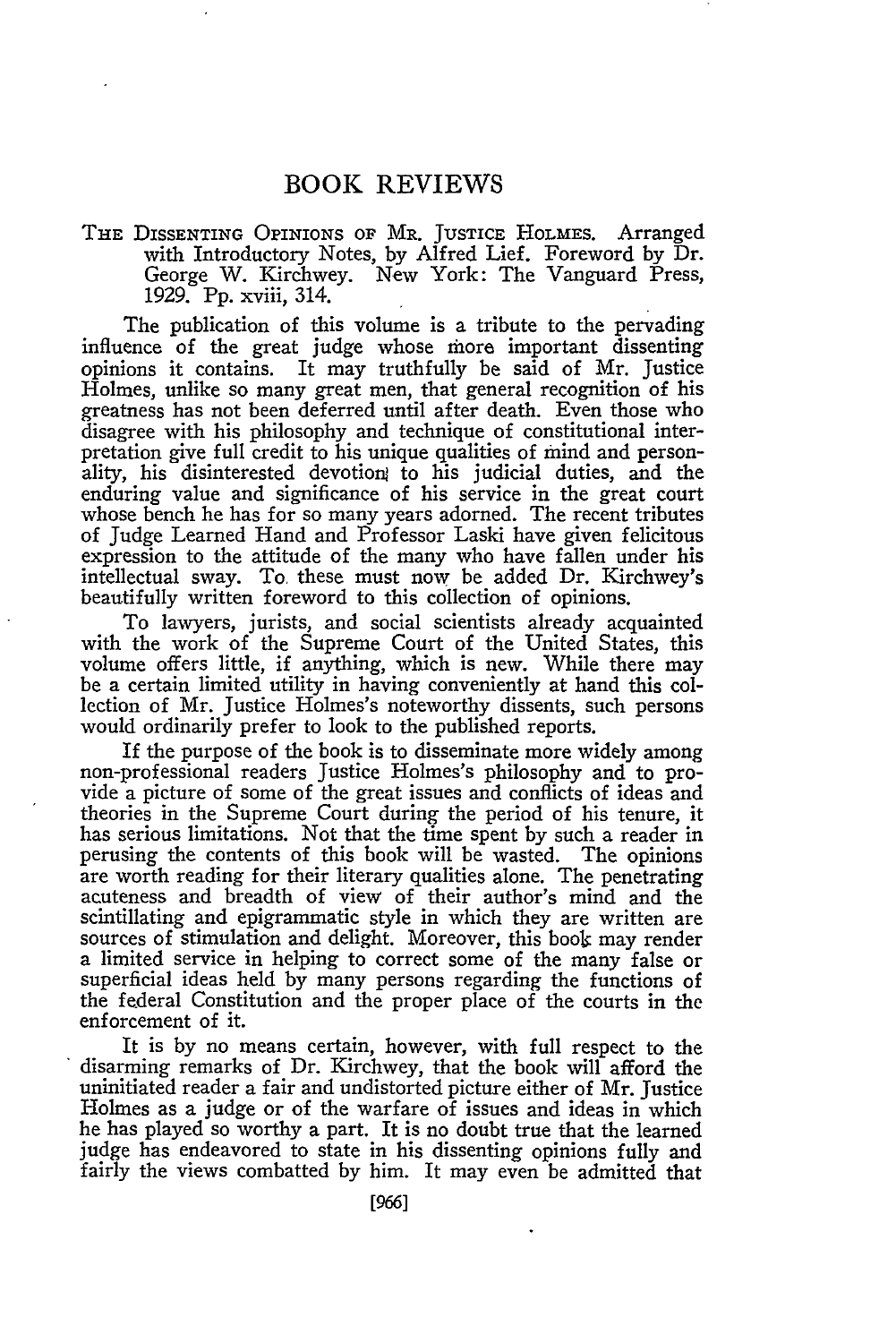he has succeeded in doing so to an unusual degree by reason of his exceptional judicial temperament and qualities of mind. That he has been entirely successful in all cases can scarcely be admitted. His dangerous gift of epigram and the devastating irony which he sometimes uses to demolish the arguments of the majority are very likely to leave a reader who has not read the majority opinion with a distorted view of the merits of those arguments. Mr. Justice Holmes would be more than human if his dissenting opinions were always free from the limitations of advocacy and post-rationalization of judgments which are in origin not infrequently intuitive. Mr. Lief, it is true, has supplied introductory notes to each opinion, but the summaries of the facts and the reasoning of the majority opinions is too brief to provide a-very adequate picture.

It is submitted, moreover, that this book would afford a truer picture of Holmes's qualities as a judge if it had contained a few of his majority opinions even though, by reason of limitations of space, this involved the omission of some of the dissenting opinions that this collection contains. Surely no selection of his opinions on due process is complete -without *Pennsylvania Coal Company v. Mahon.1* His dissenting opinions in *Long v. Rockwood2* and *Panhandle Oil Co. v. Mississippis* need comparison with his majority opinion in *Gillespie v. Oklahoma,4* which was strongly relied upon **by** the majority in the above cases. His opinions in such cases as *New York Central, etc., Railroad Co. v. Miller5* and *Brooke v. City of Norfolk'* illustrate one failing of Holmes as a judge, a certain obscurity which occasionally characterizes his statement of facts or doctrine, thus tending to confuse rather than clarify the issues involved and to leave in uncertainty what the court has actually decided. It is commonly remarked, even **by** friends of Mr. Justice Holmes, that he is most happy and effective in his dissenting opinions. The reviewer believes that it detracts nothing from his stature as a jurist to recognize the existence of such minor and very human defects. This lack of balance in the collection is not cured **by** the insertion in the last chapter of a series of epigrams and short extracts from his majority opinions

A happy feature of the book is the inclusion of the essay of Mr. Justice Holmes on Natural Law, which supplies the key to much of his constitutional philosophy, as expressed in such brilliant dissenting opinions as those in *Lochner v. New York* and *Tyson v. Banton.* The dissenting opinions are grouped **by** the editor under five headings: On Hampering Social Experiments; On Infringing upon Freedom; On Encroaching upon the States; On Usurping Power; On Escaping Taxes. In addition there is a chapter containing three opinions, concurred in **by** a unanimous court, in cases arising under the Espionage Act, and the chapter consisting

| 1. |  |  | (1922) 260 U.S. 393, 45 Sup. Ct. Rep. 158.     |
|----|--|--|------------------------------------------------|
| 2. |  |  | (1928) 277 U. S. 142, 48 Sup. Ct. Rep. 463.    |
|    |  |  | 3. (1928) 277 U.S. 218, 48 Sup. Ct. Rep. 451.  |
|    |  |  | 4. (1922) 257 U.S. 501, 42 Sup. Ct. Rep. 171.  |
|    |  |  | 5. (1906) 202 U.S., 584, 26 Sup. Ct. Rep. 714. |
|    |  |  | 6. (1928) 277 U.S. 27, 48 Sup. Ct. Rep. 422.   |